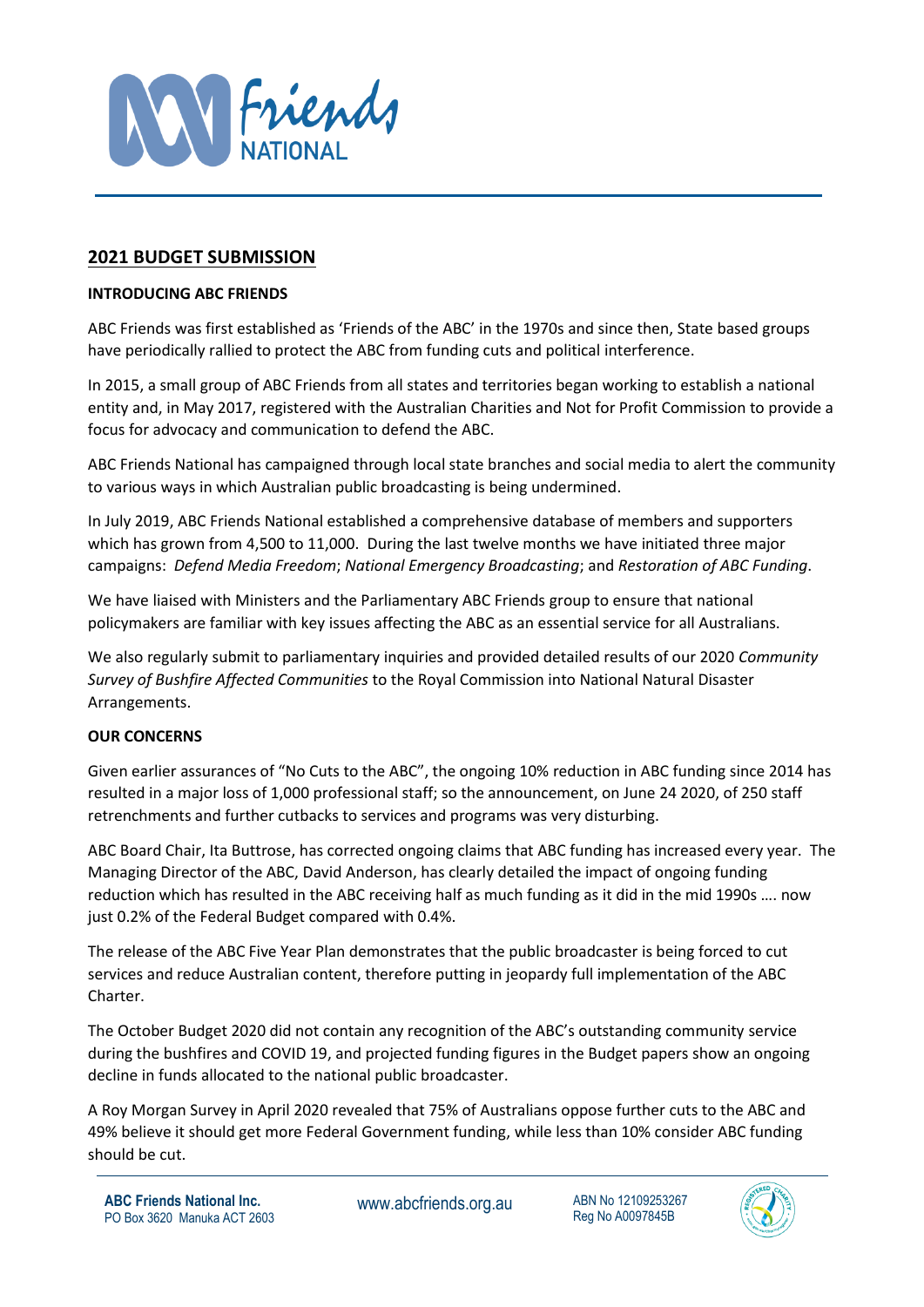

#### **OUR 2021 BUDGET PRIORITIES**

ABC Friends National recommends that the Federal Government restores the ABC Budget to 0.4 % of the Federal Budget, which was the level allocated in the 1990s, whereas it is currently only 0.2%.

This recommendation is based on the funding shortfall of \$783 million between 2014 and 2022. This includes an \$84 million funding reduction (indexation freeze) over three years from July 2020.

In addition to the restoration of ABC funding, we request an end to the indexation freeze.

While public broadcasting funding is being reduced, there is an ad hoc approach to funding the commercial media sector. The ACCC has recommended grants for journalism be administered at arm's length from government to avoid political influence.

The October Senate Estimates process revealed a lack of transparency in the process granting \$10 million to Foxtel as part of a COVID Response Package, this being in addition to an earlier grant of \$30 million. Similarly, there is limited publicly available detail about a 12-month waiver on Spectrum Tax for certain commercial broadcasters.

The competitive tendering details for the Public Interest News Gathering Fund of \$55 million are not publicised.

ABC Friends considers that, under current funding, the ABC cannot fully meet its Charter obligations.

We consider that the following areas must be prioritised when the Federal Government considers the ABC Budget for 2021:

Australian Regional/Rural News Services;

Emergency Services;

Transmission Upgrades;

Asia Pacific and International News Services;

Children and Young Peoples' Programming.

Furthermore, we recommend that there must be a clear Federal Government commitment to forward planning through five-year budgetary cycles so that the ABC is politically independent and funded in the national interest.

#### **CONCLUSION**

We respectfully request that the Federal Government reassesses its funding responsibility to national public broadcasting. The ABC is an essential service for all Australians and is a major institution in maintaining our democratic traditions. When compared with other comparable countries, the funding of Australian public broadcasting is poor and declining.

It is not unreasonable to ask how Parliament House, the centre of our democracy, would respond to a 10% reduction in funding? How many parliamentary support staff would be retrenched? Could the business of Parliament be maintained at a high level in that circumstance? What impact would such a funding cut have on the way our government and parliament functions?